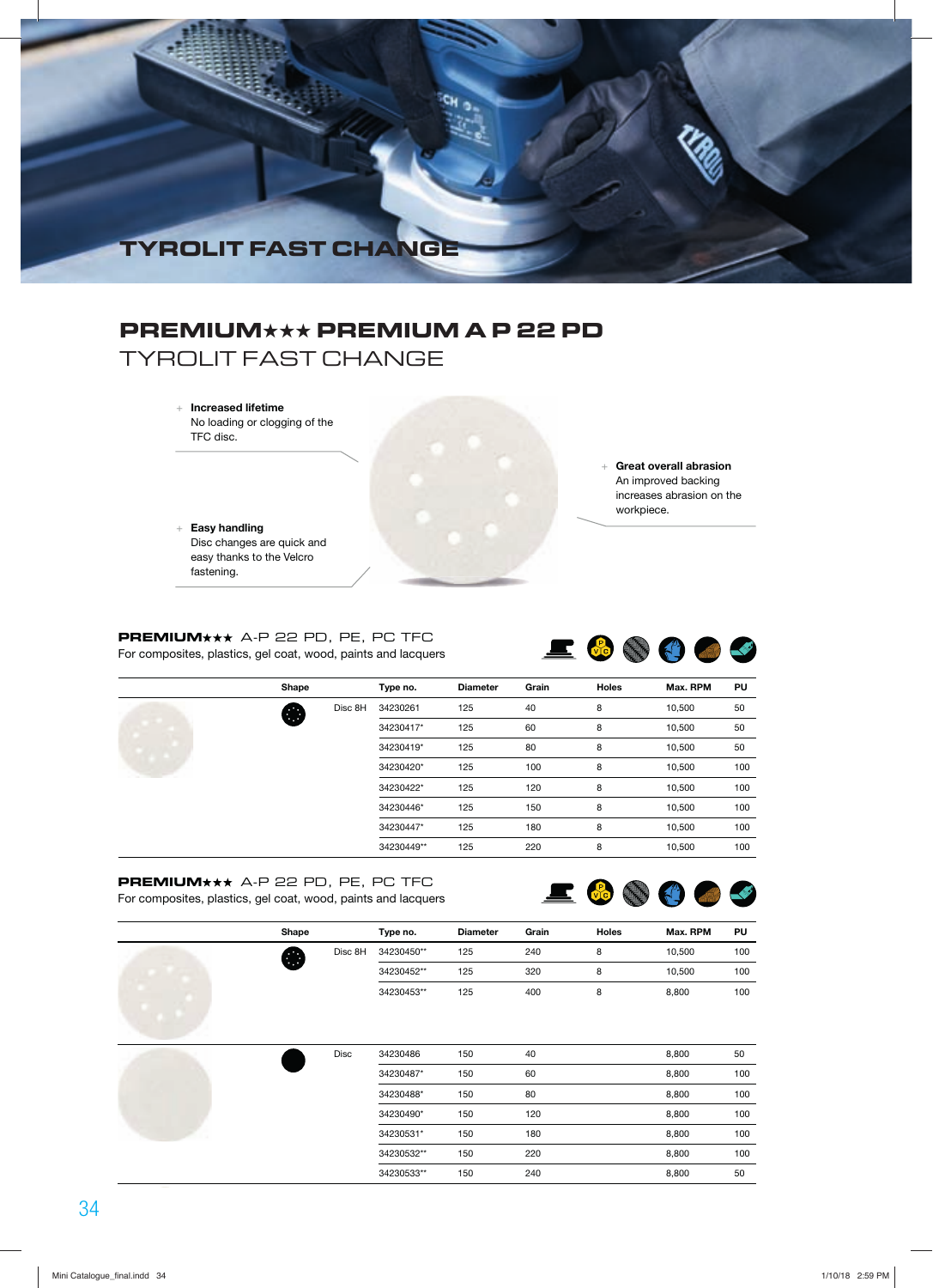

### PREMIUM**\*\*\*** A-P 22 PD, PE, PC TFC For composites, plastics, gel coat, wood, paints and lacquers



|  | Shape | Type no.          | <b>Diameter</b> | Grain | Holes | Max. RPM | PU  |
|--|-------|-------------------|-----------------|-------|-------|----------|-----|
|  |       | Disc 15H 34230534 | 150             | 40    | 15    | 8,800    | 100 |
|  |       | 34230535*         | 150             | 60    | 15    | 8,800    | 100 |
|  |       | 34230591*         | 150             | 80    | 15    | 8,800    | 100 |
|  |       | 34230592*         | 150             | 100   | 15    | 8,800    | 100 |
|  |       | 34230593*         | 150             | 120   | 15    | 8,800    | 100 |
|  |       | 34230595*         | 150             | 150   | 15    | 8,800    | 100 |
|  |       | 34230597*         | 150             | 180   | 15    | 8,800    | 100 |
|  |       | 34230598**        | 150             | 220   | 15    | 8,800    | 100 |
|  |       | 34230599**        | 150             | 240   | 15    | 8,800    | 100 |
|  |       | 34230600**        | 150             | 320   | 15    | 8,800    | 50  |
|  |       | 34230601**        | 150             | 400   | 15    | 8,800    | 50  |
|  |       | Disc 17H 34230605 | 150             | 40    | 17    | 8,800    | 50  |
|  |       | 34230606*         | 150             | 60    | 17    | 8,800    | 50  |
|  |       | 34230607*         | 150             | 80    | 17    | 8,800    | 100 |
|  |       | 34230608*         | 150             | 100   | 17    | 8,800    | 100 |
|  |       | 34230609*         | 150             | 120   | 17    | 8,800    | 100 |
|  |       | 34230610*         | 150             | 150   | 17    | 8,800    | 100 |
|  |       | 34230612*         | 150             | 180   | 17    | 8,800    | 100 |
|  |       | 34230613**        | 150             | 220   | 17    | 8,800    | 100 |
|  |       | 34230614**        | 150             | 240   | 17    | 8,800    | 100 |
|  |       | 34230615**        | 150             | 320   | 17    | 8,800    | 100 |
|  |       | 34230616          | 150             | 400   | 17    | 8,800    | 100 |

### **PREMIUM\*\*\*** A-P22 FI TFC

For plastic, composites, gel coat and wood



TYROLIT FAST CHANGE enables you to change a disc very quickly thanks The product delivers an exceptionally even finish on lacquers, paints and to the Velcro fastening. This durable and flexible product has been devel-composites. Clogging and loading of the disc is reduced, thus increasing oped with a special film backing to achieve improved edge stability and stock removal rate.

the product's lifetime.

|  | Shape |         | Type no. | <b>Diameter</b> | Grain | <b>Holes</b> | Max. RPM | PU |
|--|-------|---------|----------|-----------------|-------|--------------|----------|----|
|  | 63    | Disc 8H | 706147   | 125             | 40    | 8            | 10,500   | 50 |
|  |       |         | 706148   | 125             | 60    | 8            | 10,500   | 50 |
|  |       |         | 706149   | 125             | 80    | 8            | 10,500   | 50 |
|  |       |         | 706150   | 125             | 100   | 8            | 10,500   | 50 |
|  |       |         | 706151   | 125             | 120   | 8            | 10,500   | 50 |
|  |       |         | 706152   | 125             | 150   | 8            | 10,500   | 50 |
|  |       |         | 706154   | 125             | 180   | 8            | 10,500   | 50 |
|  |       |         | 706155   | 125             | 240   | 8            | 10,500   | 50 |
|  |       |         | 706157   | 125             | 320   | 8            | 10,500   | 50 |
|  |       |         | 706158   | 125             | 400   | 8            | 10,500   | 50 |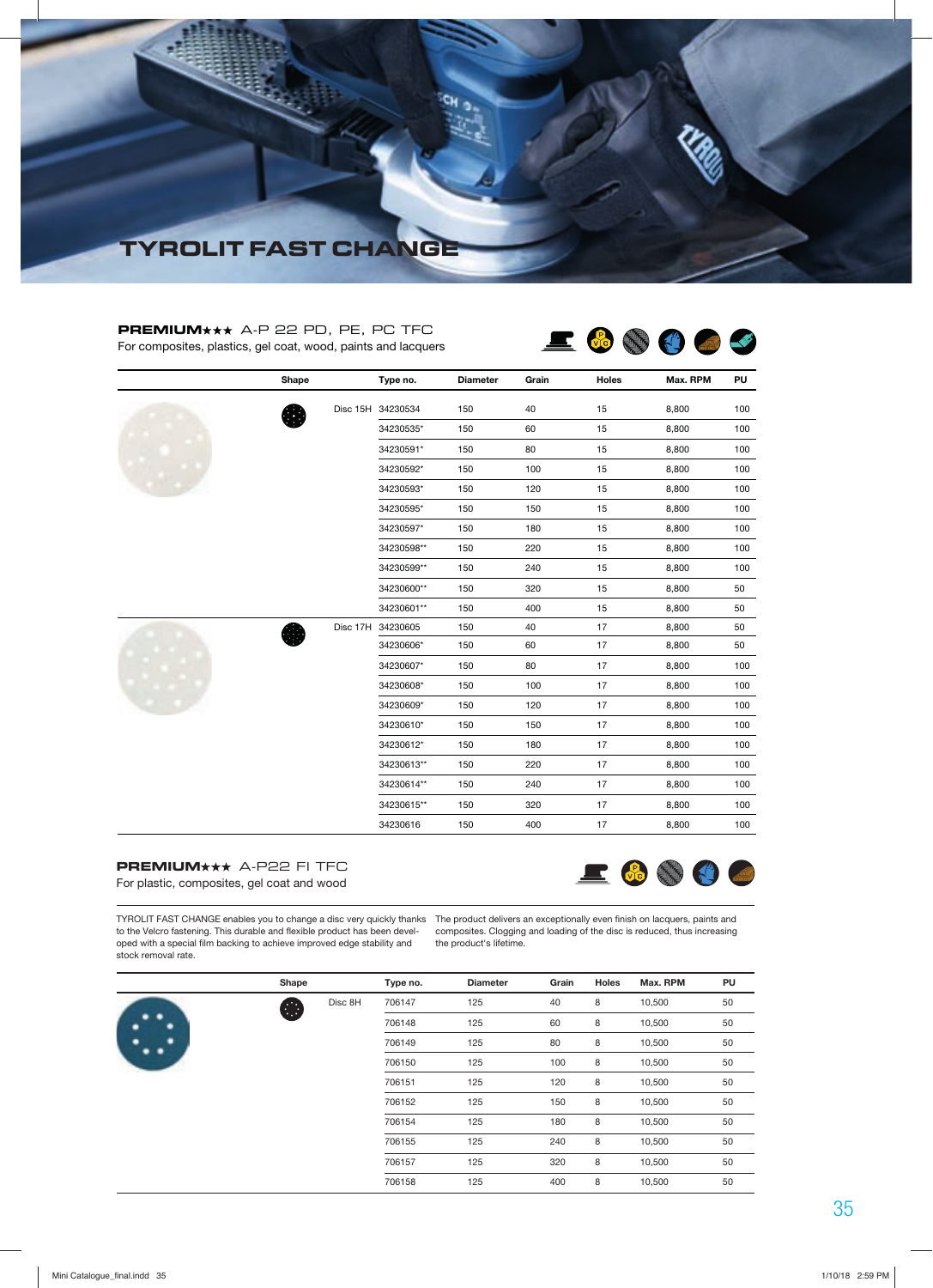

### $PREMIUM$  $\star\star$  A-P21 P C | A-P21 P B TFC For plastic, composites, gel coat and wood



TYROLIT FAST CHANGE enables you to change a disc very quickly thanks to the Velcro fastening. The thin paper backing makes the disc ideal for finishing various wood surfaces and for preparing makes the disc ideal for finishing various wood surfaces and for preparing paint, lacquer or wax surfaces. composites. Clogging and loading of the disc is reduced, thus increasing the product's lifetime.

The product delivers an exceptionally even finish on lacquers, paints and

|           | Shape   | Type no. | <b>Diameter</b> | Grain | Holes            | Max. RPM | PU |
|-----------|---------|----------|-----------------|-------|------------------|----------|----|
|           | Disc 8H | 706219   | 125             | 40    | 8                | 10,500   | 50 |
|           |         | 706221   | 125             | 60    | 8                | 10,500   | 50 |
| $\ddots$  |         | 706222   | 125             | 80    | 8                | 10,500   | 50 |
|           |         | 706223   | 125             | 100   | 8                | 10,500   | 50 |
|           |         | 706224   | 125             | 120   | 8                | 10,500   | 50 |
|           |         | 706225   | 125             | 150   | 8                | 10,500   | 50 |
|           |         | 706226   | 125             | 180   | 8                | 10,500   | 50 |
|           |         | 706227   | 125             | 240   | 8                | 10,500   | 50 |
|           |         | 706228   | 125             | 320   | 8                | 10,500   | 50 |
|           |         | 706229   | 125             | 400   | 8                | 10,500   | 50 |
|           | Disc    | 706244   | 150             | 40    |                  | 8,800    | 50 |
|           |         | 706245   | 150             | 60    |                  | 8,800    | 50 |
|           |         | 706246   | 150             | 80    |                  | 8,800    | 50 |
|           |         | 706248   | 150             | 120   |                  | 8,800    | 50 |
|           |         | 706250   | 150             | 180   |                  | 8,800    | 50 |
|           |         | 706251   | 150             | 240   |                  | 8,800    | 50 |
| $\vdots$  | Disc 7H | 706255   | 150             | 40    | $\overline{7}$   | 8,800    | 50 |
|           |         | 706258   | 150             | 60    | $\overline{7}$   | 8,800    | 50 |
|           |         | 706259   | 150             | 80    | $\overline{7}$   | 8,800    | 50 |
|           |         | 706260   | 150             | 100   | $\overline{7}$   | 8,800    | 50 |
|           |         | 706261   | 150             | 120   | $\overline{7}$   | 8,800    | 50 |
|           |         | 706262   | 150             | 150   | $\overline{7}$   | 8,800    | 50 |
|           |         | 706264   | 150             | 180   | $\overline{7}$   | 8,800    | 50 |
|           |         | 706265   | 150             | 240   | $\overline{7}$   | 8,800    | 50 |
|           |         | 706266   | 150             | 320   | $\overline{7}$   | 8,800    | 50 |
|           |         | 706267   | 150             | 400   | $\overline{7}$   | 8,800    | 50 |
|           | Disc 9H | 706268   | 150             | 40    | 9                | 8,800    | 50 |
|           |         | 706269   | 150             | 60    | $\boldsymbol{9}$ | 8,800    | 50 |
| $\ddotsc$ |         | 706270   | 150             | 80    | $\boldsymbol{9}$ | 8,800    | 50 |
|           |         | 706272   | 150             | 100   | 9                | 8,800    | 50 |
|           |         | 706273   | 150             | 120   | 9                | 8,800    | 50 |
|           |         | 706274   | 150             | 150   | $\boldsymbol{9}$ | 8,800    | 50 |
|           |         | 706276   | 150             | 180   | 9                | 8,800    | 50 |
|           |         | 706277   | 150             | 240   | $\boldsymbol{9}$ | 8,800    | 50 |
|           |         | 706278   | 150             | 320   | 9                | 8,800    | 50 |
|           |         | 706280   | 150             | 400   | 9                | 8,800    | 50 |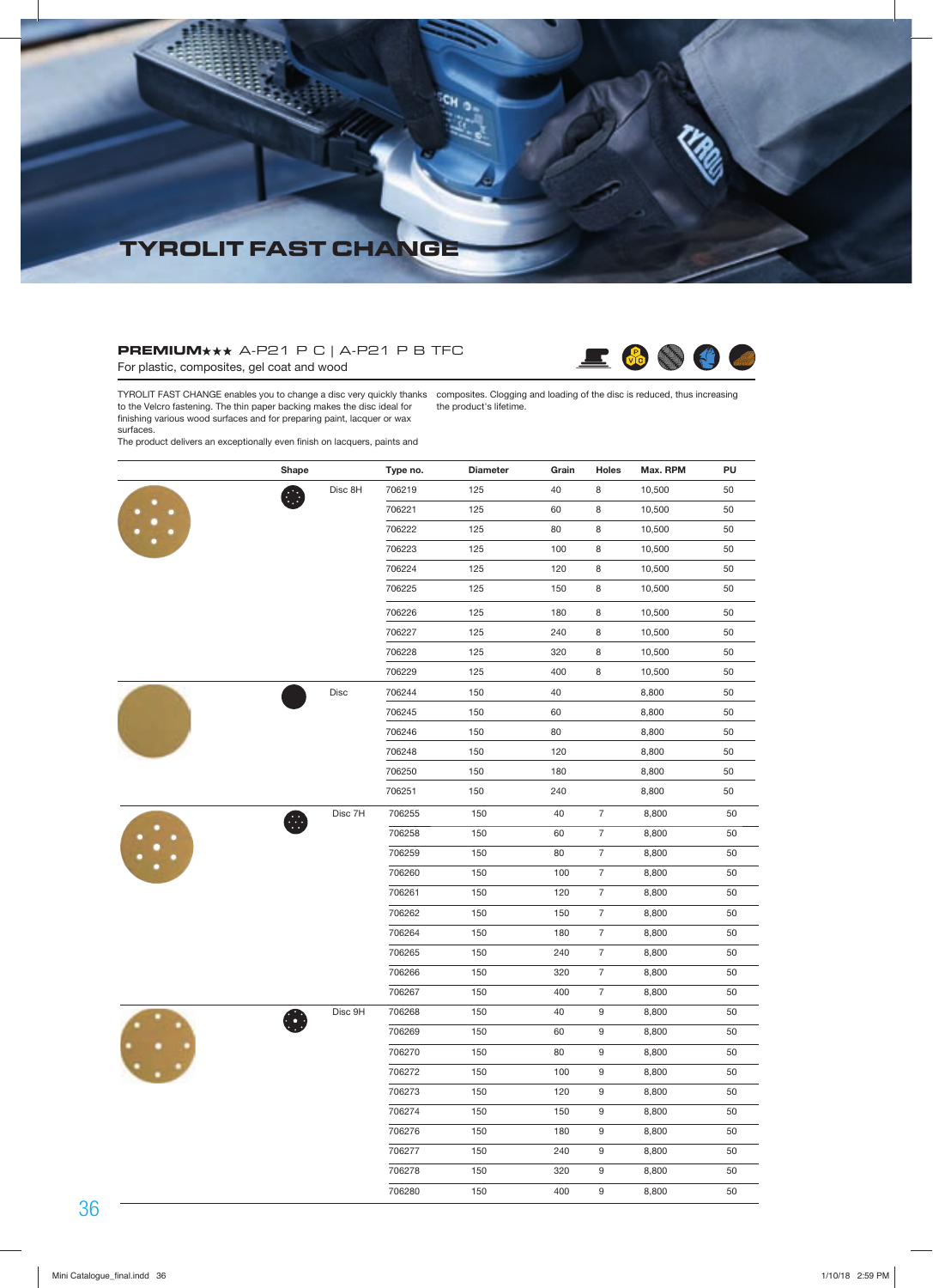

## **PREMIUM**★★★ **TYROLIT FAST CHANGE**

 + **Increased lifetime** Stronger backing for abrasiveness, resistivity and lifetime.

 + **Easy handling** Disc changes are quick and easy thanks to the Velcro fastening.



 + **Good assortment** PREMIUM\*\*\* TYROLIT FAST CHANGE discs are available in grit sizes 40 to 400.

E MONE

### **PREMIUM\*\*\*** A-P31 P F TFC

Universal use

|  | Shape |      | Type no. | <b>Diameter</b> | Grain | Max. RPM | PU |
|--|-------|------|----------|-----------------|-------|----------|----|
|  |       | Disc | 34230705 | 115             | 40    | 12,300   | 50 |
|  |       |      | 34230706 | 115             | 60    | 12,300   | 50 |
|  |       |      | 34230707 | 115             | 80    | 12,300   | 50 |
|  |       |      | 34230708 | 115             | 100   | 12,300   | 50 |
|  |       |      | 34230709 | 115             | 120   | 12,300   | 50 |
|  |       |      | 34230710 | 115             | 150   | 12,300   | 50 |
|  |       |      | 34230711 | 115             | 180   | 12,300   | 50 |
|  |       |      | 34230712 | 115             | 240   | 12,300   | 50 |
|  |       |      | 34230713 | 125             | 40    | 10,500   | 50 |
|  |       |      | 34230714 | 125             | 60    | 10,500   | 50 |
|  |       |      | 34230715 | 125             | 80    | 10,500   | 50 |
|  |       |      | 34230716 | 125             | 100   | 10,500   | 50 |
|  |       |      | 34230717 | 125             | 120   | 10,500   | 50 |
|  |       | Disc | 34230718 | 125             | 150   | 10,500   | 50 |
|  |       |      | 34230719 | 125             | 180   | 10,500   | 50 |
|  |       |      | 34230720 | 125             | 240   | 10,500   | 50 |
|  |       |      | 34230721 | 150             | 40    | 8,800    | 50 |
|  |       |      | 34230722 | 150             | 60    | 8,800    | 50 |
|  |       |      | 34230723 | 150             | 80    | 8,800    | 50 |
|  |       |      | 34230724 | 150             | 120   | 8,800    | 50 |
|  |       |      | 34230725 | 150             | 150   | 8,800    | 50 |
|  |       |      | 34230726 | 150             | 180   | 8,800    | 50 |